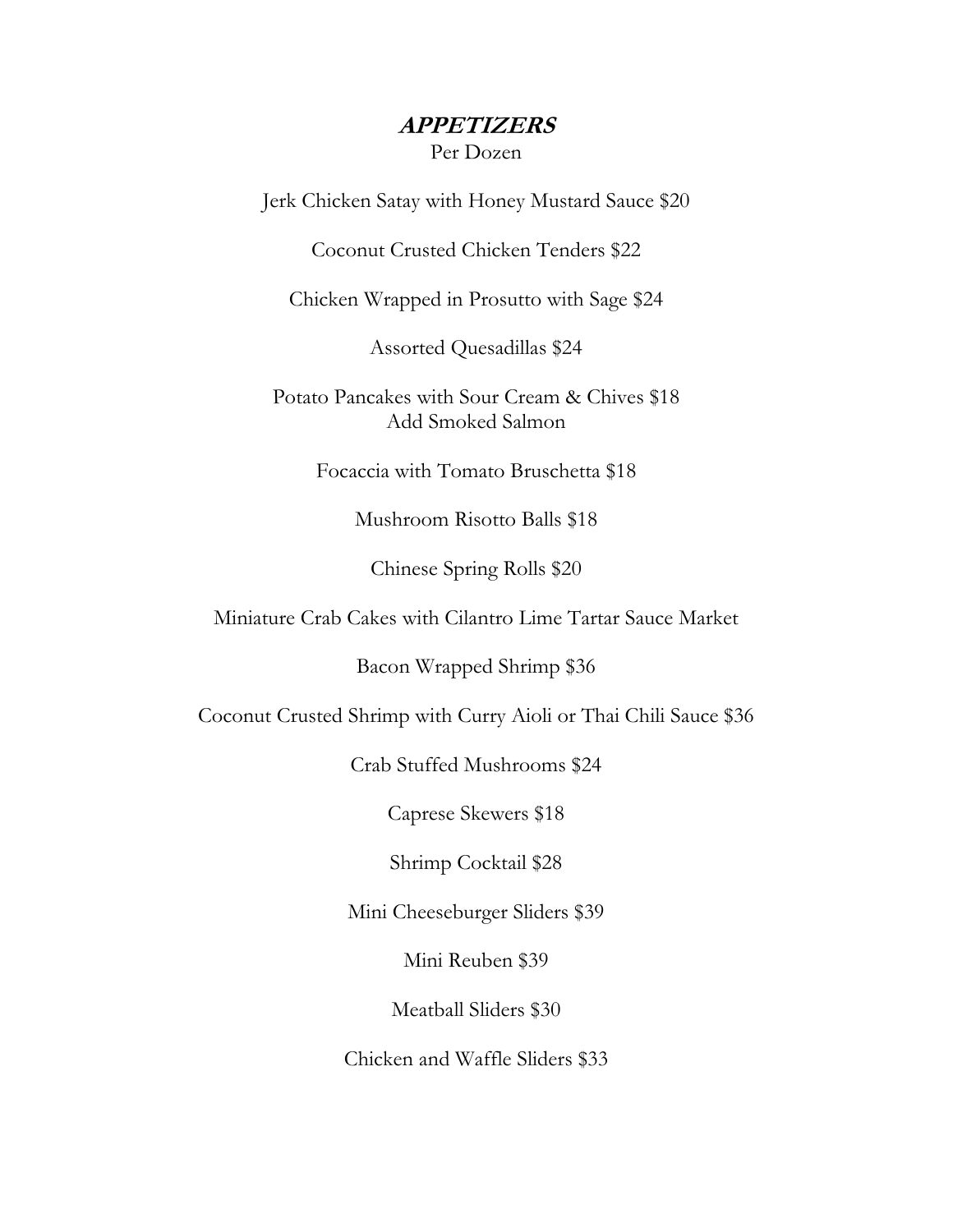# *HOT ENTRÉE BUFFETS*  PRICED PER PERSON

All buffets are served with a Mighty Oak Barrel Salad, Rolls & Butter and Choice of Two Side Dishes

> CHICKEN CAPRESE *\$22.00* Breaded Chicken Breast with Tomato, Basil and Mozzarella

CHICKEN ROMANO *\$18.00* Boneless Breast of Chicken with Lemon-Herb Sauce,

CHICKEN MARSALA *\$19.00* Boneless Breast of Chicken with sautéed Mushrooms with Marsala Wine Sauce,

> COCONUT CASHEW SHRIMP *\$23.00* With a Curry Aioli.

BROILED ATLANTIC SALMON *\$21.00* With a Whole Grain Mustard or Tomato Basil Cream Sauce.

> BROILED COD *\$18.00* With a Pineapple, Cucumber, Mango Salsa.

TRADITIONAL LASAGNA *\$16.00*  Your choice of Four Cheese or Meat in a Marinara or Béchamel (white) Sauce.

EGGPLANT PARMESIAN *\$18.00* Lightly Breaded Eggplant Fresh Mozzarella cheese in a Tomato Basil sauce.

 CHEESE TORTELLINI *\$14.00* Tortellini in a Tomato Cream Sauce. *Add Grilled Chicken for an additional \$4.00 per person.*

> BEEF BOURGUIGNON *\$22.00* Sirloin tips in a hearty Red Wine sauce.

> > SIDE DISHES

Vegetable of the Day, Herb Roasted Red Potatoes, Au Gratin Potato, Rice Pilaf, Penne Marinara.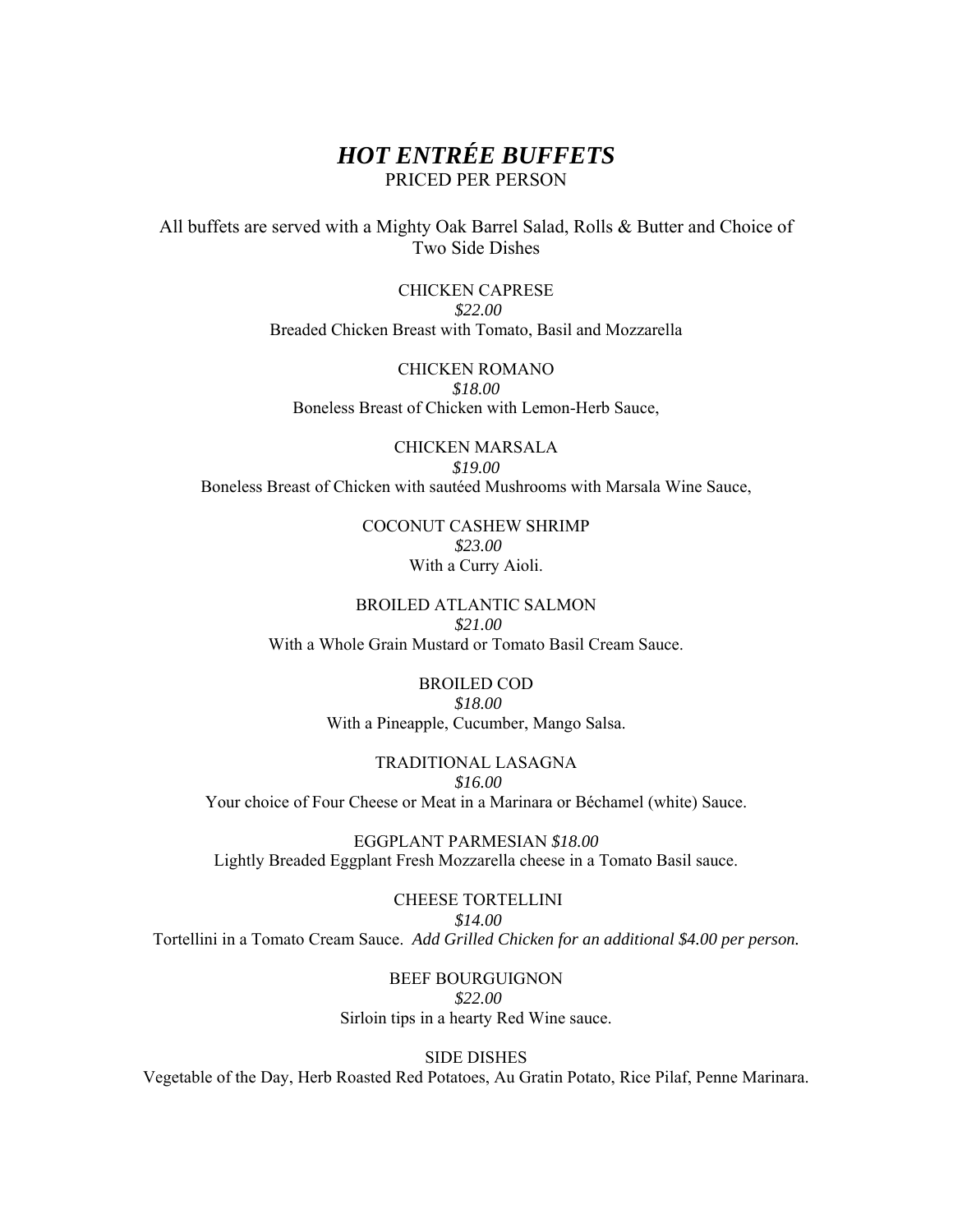# *PARTY PLATTERS*

Serves 10 people

## FRESH FRUIT TRAY *\$45*  Seasonal Sliced Fresh Fruit

## JUMBO SHRIMP COCKTAIL *\$125*  Served with Traditional Cocktail Sauce

## GARDEN CRUDITES TRAY

#### *\$35*

Served with choice of Blue Cheese, Dill, Ranch or Green Goddess Dip

#### DOMESTIC CHEESE TRAY *\$49*

Assorted Cubed Domestic Cheeses, served with Assorted Crackers and Mustard Dip, Garnished with Fresh Fruit

# IMPORTED CHEESE TRAY

### *\$65*

Imported and Domestic Cheeses, served with Assorted Crackers and Mustard Dip, Garnished with Fresh Fruit

#### ANTIPASTA PLATTER *\$85*

Italian-Cured Meats & Cheeses, Prosciutto, Capacollo, Soppressata, Provolone & Mozzarella. Marinated Artichokes, Pepperoncini & Assorted Olives, served with Breadsticks & Crostini

MEDITERRANEAN PLATTER *\$8.95 per person*  House made Hummus, Manouri Cheese, Red Onions, Cucumber, Marinated Roasted Peppers & Olives, served with Pita Bread

### SLICED BEEF TENDERLOIN DISPLAY *\$150*  Served with Horseradish Mousse and Silver Dollar Rolls

# SMOKED SALMON DISPLAY

### *\$85)*

Served with Capers, Lemon Wedges, Chopped Egg, Red Onion, Horseradish Sauce and Black Bread Triangles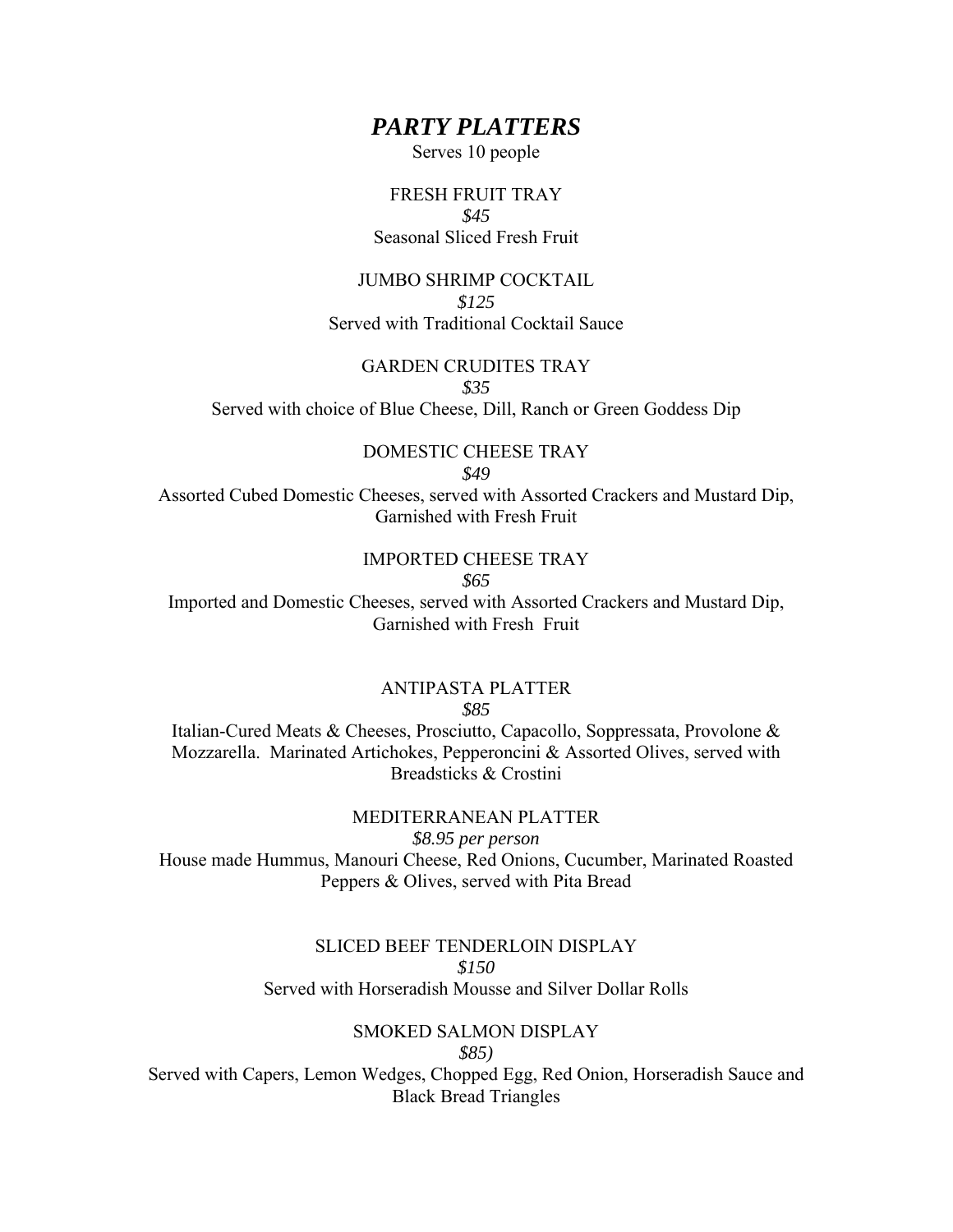# *DIPS AND SALSA'S*

Serves 10 people

#### FRENCH ONION DIP

*\$15* 

Caramelized Onions, Sour Cream and Chives with House Made Chips.

BRUSCHETTA *\$20*  Fresh Tomato, Basil, Red Onion with Crostini.

#### SEVEN LAYER DIP

*\$24* 

Refried Beans, Black Olives Monterey Jack Cheese, Guacamole, Salsa, Sour Cream and Tortilla Chips.

> SPINACH ARTICHOKE *\$18* Artichoke, Spinach and Parmesan Cheese with French Bread.

BABA GANOUSH *\$20*  Roasted Egg Plant, Tahini, Yogurt, Harissa with Pita.

CRAB & ARTICHOKE DIP *\$35* Lump Crab meat, Artichokes, Fontina Cheese with Pita Bread.

# BUFFALO CHICKEN

*\$22* 

Chicken Breast, White Cheddar and Blue Cheeses, Frank's Hot Sauce with Chips and Celery.

> HOUSE MADE CHICKPEA & ROASTED GARLIC HUMMUS *\$17* Chickpeas, Tahini and Roasted Garlic with Pita.

ROASTED TOMATO SALSA & FRESH GUACAMOLE *\$23* Roasted Tomato, Jalapeno, Red Onion and Cilantro with Tortilla Chips

WHOLE WHEEL OF BRIE

*\$22*

Served Room Temperature, topped with Dried Fruits & Nuts, and with Baguette Slices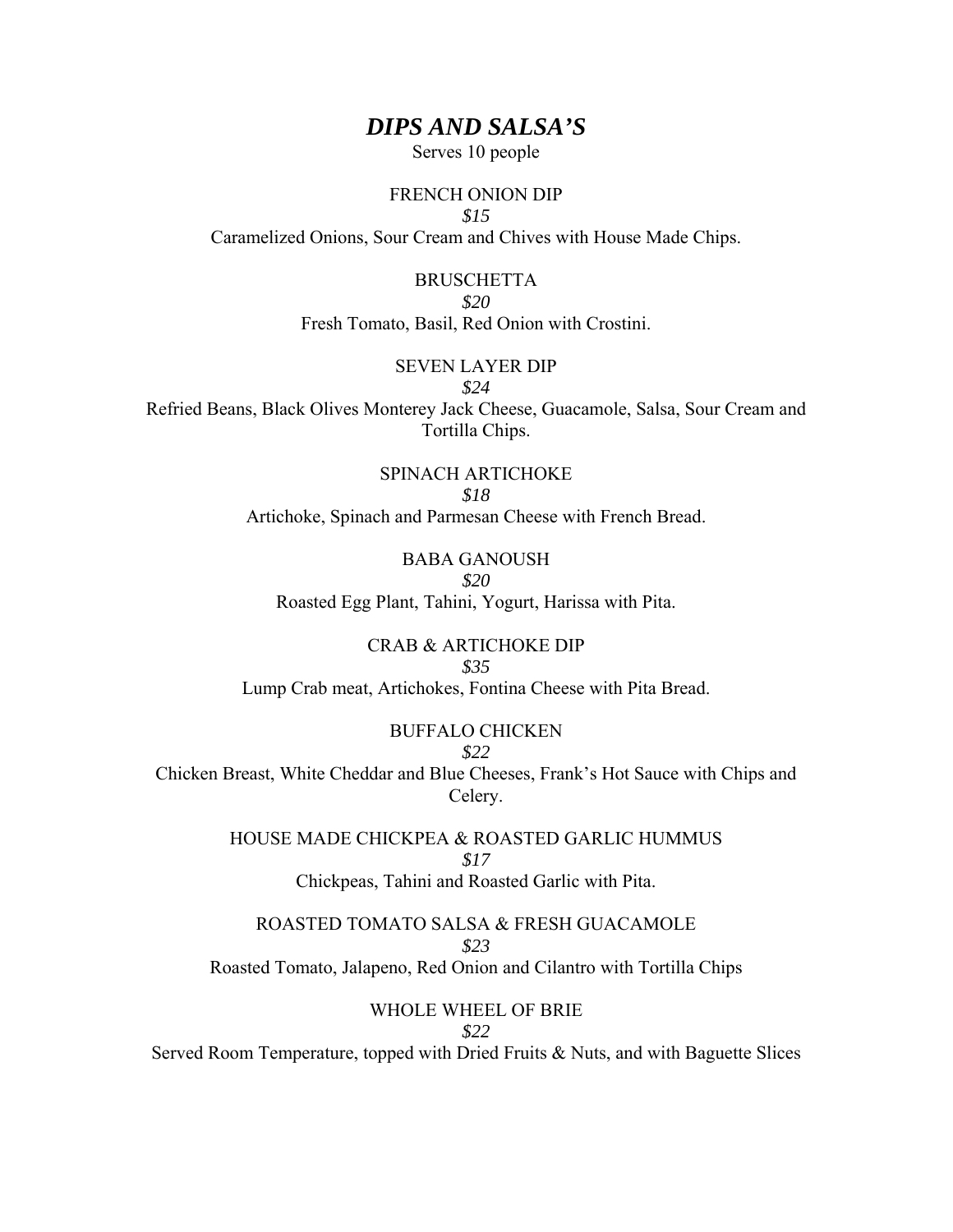### MINIATURE SANDWICHES *\$7.95 per person*  Roast Beef and Provolone, Smoked Turkey and Havarti, and Ham and Swiss

GOURMET MINIATURE SANDWICHES

*\$12.95 per person*  Sliced Filet of Beef with Horseradish Mousse, Smoked Turkey with Cranberry Mayonnaise, Brie with Sun-Dried Tomatoes & Fresh Basil

# *GRILLING OPTIONS*

All American \$14 per person 1/2 lb. Angus Hamburgers, All beef 1/4 lb. Hot Dogs, Potato Salad, Coleslaw, Relish *Tray (lettuce, tomato, pickles, etc.)*  Buns & Cheese, Corn on the Cob (seasonal), Baked Beans

BBQ Cookout

\$16 per person

Hamburgers, All Beef Hot Dogs, BBQ Chicken, Potato Salad, Pasta Salad, Relish, Buns, Cheese, Corn on the Cob (seasonal), Fresh Fruit

BBQ Lovers

\$18 per person BBQ Chicken, BBQ Cut Ribs, Potato Salad, Baked Beans, Corn on the Cob (seasonal), Fresh Fruit Salad, Breadsticks

Tailgate

\$15 per person BBQ Shrimp Skewers, Mini Cheeseburger Sliders, Chicken Wings, Honey BBQ Kielbasa Bites, Roasted Potatoes, Pasta Salad, Potato Salad

Steak House

Call for pricing

Prices vary depending on type & size of steak. Contact us with steak selection and we will price out the menu based on the current beef market. Freshly Cut Steak, Choice of any Hot Vegetable, Baked Potato, Penne Pasta, Tossed Garden Salad, Rolls & Butter

Optional:

Add: BBQ Shrimp Skewer (\$1.75/guest), BBQ Chicken Breast (\$2.50/guest) Add toppings for baked potatoes for an additional \$2.50/guest Add sautéed onions & mushrooms for an additional \$1.75/guest